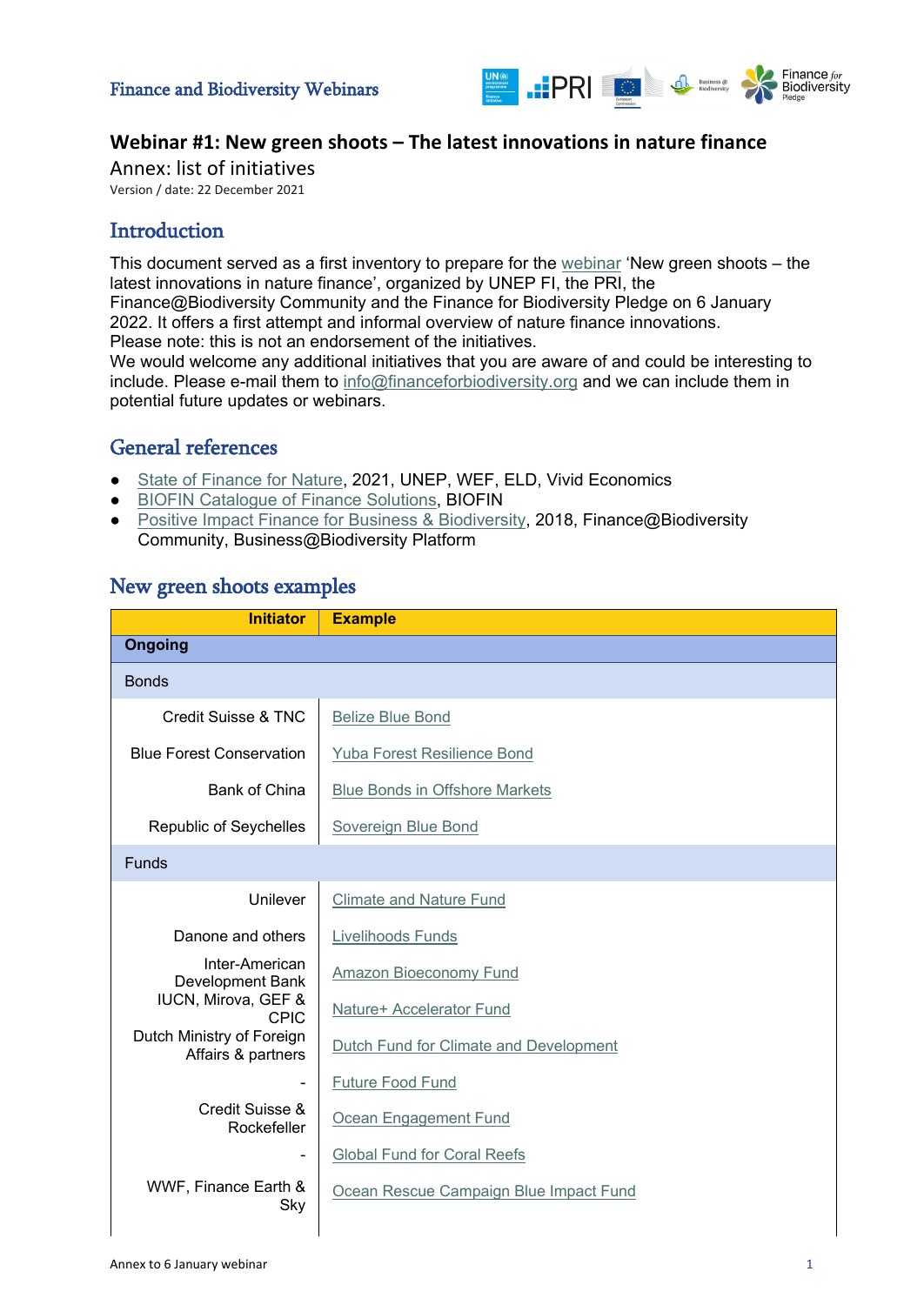# Finance and Biodiversity Webinars



| Indices                                                             |                                                                                    |
|---------------------------------------------------------------------|------------------------------------------------------------------------------------|
| <b>HSBC</b>                                                         | <b>Euronext ESG Biodiversity Screened Index series</b>                             |
| <b>BNP Paribas AM</b>                                               | 'Blue Economy' ETF                                                                 |
| Insurance                                                           |                                                                                    |
| Coastal Zone<br><b>Management Trust</b>                             | Coral reef insurance                                                               |
| <b>Credits</b>                                                      |                                                                                    |
| <b>Queensland Government</b><br>& Eco-markets Australia             | <b>Reef Credit Scheme</b>                                                          |
| Other                                                               |                                                                                    |
| <b>Climate Policy Initiative</b>                                    | <b>FAST-Infra Sustainable Infra label (includes Nature-Based Solutions)</b>        |
| ETH Zürich, Crowther Lab                                            | Restor (open data platform enabling the global restoration movement)               |
| <b>UNDP Ecosystems &amp;</b><br>Biodiversity                        | Rhino Impact Investment Project                                                    |
| Landscape Finance Lab,<br>Ikigai Advisors, Ennovent<br>& Jodi Smith | Matanaki (development and management partnership for green and<br>blue businesses) |
| Ecostar                                                             | Nature-Accelerator                                                                 |
| -                                                                   | <b>Restoration Seed Capital Facility</b>                                           |
| <b>BTG Pactual TIG &amp; TNC</b>                                    | Collaboration on climate action and conservation in U.S. forests                   |
| <b>BTG Pactual TIG &amp;</b><br><b>Conservation International</b>   | Impact-oriented reforestation investment strategy in Latin America                 |
| -                                                                   | Active giving (tech company funding climate and biodiversity projects)             |
| ۰                                                                   | <b>Pinwheel</b> (tech company funding climate and biodiversity projects)           |
| EU / EIB                                                            | <b>Natural Capital Financing Facility (closed)</b>                                 |
| <b>NWB Bank</b>                                                     | <b>NWB Fund and Blue Deal Risk</b>                                                 |
| In the pipeline                                                     |                                                                                    |
| Insurance                                                           |                                                                                    |
| <b>WWF</b>                                                          | Human-wildlife conflict insurance                                                  |
| <b>Credits</b>                                                      |                                                                                    |
| AXA XL & TNC                                                        | <b>Blue Resilience Carbon Credits</b>                                              |
| Dr. Tim Coles                                                       | <b>Biodiversity Credits (Tradeable credits to quantify biodiversity uplift)</b>    |
| <b>Bonds</b>                                                        |                                                                                    |
| <b>World Bank</b>                                                   | Sovereign sustainability-linked bonds tied to nature targets                       |
| <b>World Bank</b>                                                   | <b>Wildlife Bond for Rhino Conservation</b>                                        |